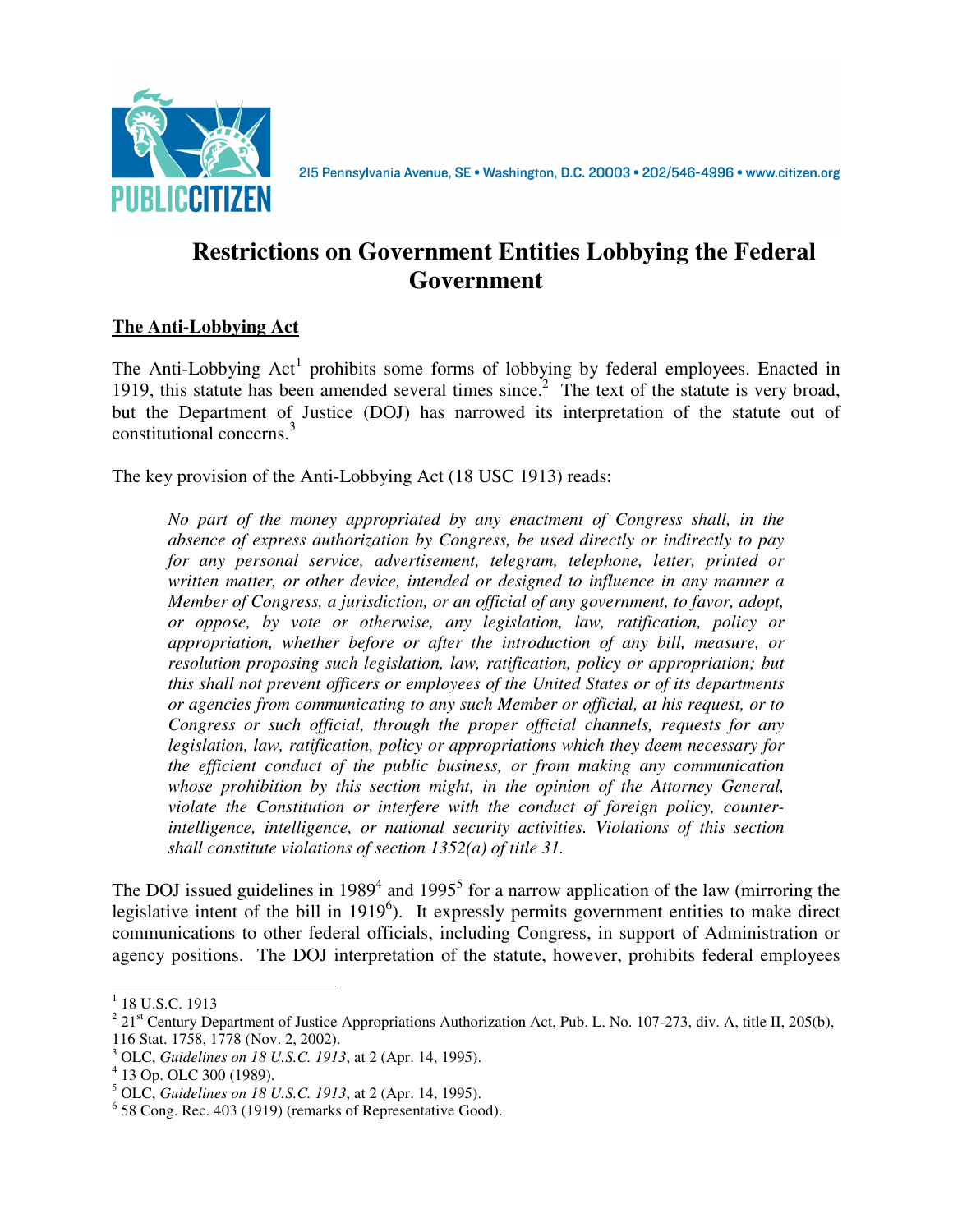from participating in "substantial grass roots" lobbying campaigns, consisting of private communications designed to encourage the public to contact Members of Congress and pressure them on legislative matters. What is considered a 'substantial' campaign has not been codified, but the DOJ guidelines make note that the 1919 legislative history cites an expenditure of  $$7,500^7$ , which would be worth roughly \$93,000 in 2008.<sup>8</sup>

Most or all federal agencies have a Congressional liaison who legally communicates directly with Congress on behalf of the agency. This is permitted under the DOJ guidelines of the Anti-Lobbying Act as it does not constitute grass roots lobbying. There has been some recent controversy at the time of this writing regarding the Federal Reserve's plans to hire a former Enron lobbyist, Linda Robertson.<sup>9</sup> However, she will be joining as a full-time employee, with the title 'Assistant to the Board for Congressional Affairs', and as a government employee, she has the authority to directly communicate with Congress on behalf of the agency, though this could easily be construed as lobbying.

The guidelines state further that the Act is only applicable to grass roots lobbying regarding legislation or appropriations.<sup>10</sup> Furthermore, the law does not apply to the lobbying activities undertaken by the President, his aides and assistants within the Executive Office of the president, the Vice President, cabinet members within their areas of responsibility, and other Senateconfirmed officials appointed by the President within their areas of responsibility.<sup>11</sup> The Anti-Lobbying Act does not prohibit government agencies from contracting lobbyists as long as they do not engage in grass roots lobbying. Generally speaking, there are no direct prohibitions on federal agencies hiring contract lobbyists.

The Anti-Lobbying Act permits government employees to: $^{12}$ 

- Directly communicate/ lobby Congress in support of their Administration or agency positions.
- Use public speeches, appearances and published writings to push Administration positions and even urge the public to contact Members of Congress in support of or opposition to legislation.
- Privately communicate with the public to inform or push Administration positions, as long as these communications do not constitute a 'substantial grass roots' campaign.
- Lobby without restrictions under the Act, to support Administration positions on nominations, treaties, or any non-legislative, non-appropriations issue.

 $\overline{a}$ 7 OLC, *Guidelines on 18 U.S.C. 1913*, at 2 (Apr. 14, 1995).

<sup>&</sup>lt;sup>8</sup> Calculated using the Inflation Calculator on this website: http://www.westegg.com/inflation/

<sup>&</sup>lt;sup>9</sup> Schmidt, Robert "Fed Intends to Hire Lobbyist in Campaign to Buttress Its Image." Bloomberg.com. June, 5, 2009. http://www.bloomberg.com/apps/news?pid=20601087&sid=aZjQKyLci1AM

<sup>10</sup> OLC, *Guidelines on 18 U.S.C. 1913*, at 2 (Apr. 14, 1995).

 $^{11}$  *Id.* <sup>12</sup> *Id.*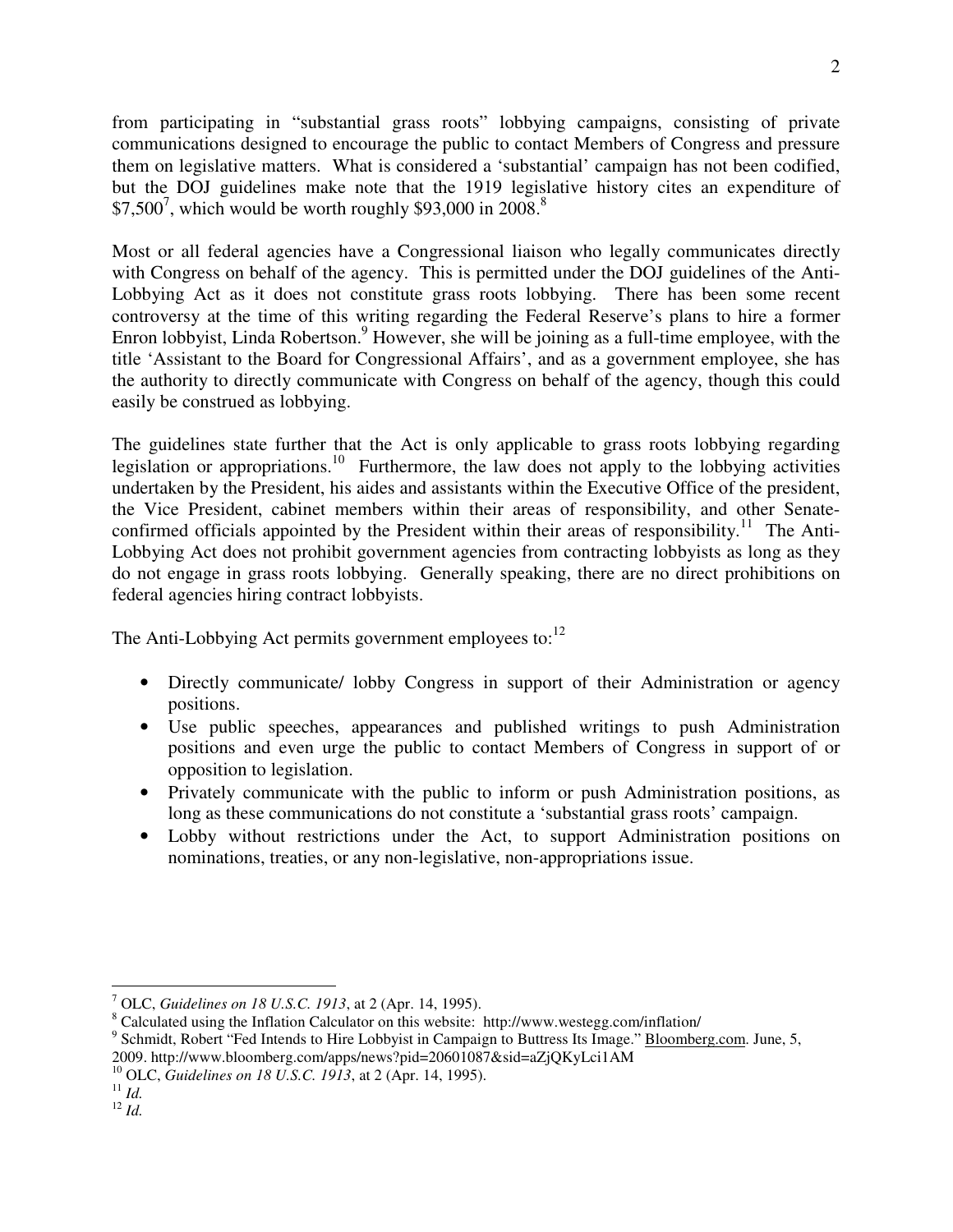#### **The Byrd Amendment**

The Byrd Amendment<sup>13</sup> prohibits the use of appropriated funds through a federal contract, grant, loan or cooperative agreement for lobbying any executive branch or legislative official with respect to extending, renewing, or granting further awards.<sup>14</sup> One complication with the Byrd Amendment is that since appropriated funds are fungible, it is difficult to trace whether lobbying in these areas is being done with appropriated funds or private monies. The Office of Management and Budget has stated in a 1990 Memorandum that no tracing methods will be used and that it will be assumed that any contractor lobbying activities that are prohibited with appropriated funds are being paid through private monies as long as the contractor can prove it has sufficient private monies.<sup>15</sup>

The Byrd Amendment may be applicable to formerly private companies of which the government has become the largest shareholder. For example, as of June 25, 2009, General Motors has obtained 60 percent<sup>16</sup> of its funds from government appropriations and some government officials, such as U.S. Rep. Jim Sensenbrenner (R-Wis.), are claiming that if GM continues its lobbying efforts, it may violate the law, in particular the Byrd Amendment.<sup>17</sup> Further clarification on the applicability of the Byrd Amendment to this and other similar situations is awaiting a determination from the Attorney General as of this writing.

Appropriations legislation may sometimes contain riders that place restrictions on using funds derived from that specific appropriations bill for lobbying. For example, a section of the 1999 Treasury and General Government Appropriations Act (section 627) prohibits the use of appropriated funds "other than for normal and recognized executive-legislative relationships, for publicity or propaganda purposes, and for the preparation, distribution or use of any kit, pamphlet, booklet, publication, radio, television or film presentation designed to support or defeat legislation before the Congress, except in presentation to Congress itself."

The DOJ has not prosecuted anyone for violation of 18 USC 1913 since the statute was enacted in 1919.

#### **State and Local Governments**

Lobbyists on behalf of state and local governments who lobby the federal government are subject to the registration requirements under the Lobbyist Disclosure Act. Individual states issue their own rules that often restrict using state funds for lobbying purposes. However, these laws usually only pertain to lobbying the state government with state funds. A full list of state lobbying and ethics rules is available at the following website: http://74.125.47.132/search?q=cache:XyShiE04Q58J:www.abc.org/files/Government\_Affairs/St ateAffairs/StateLobbyingandCampaignFinanceLaws.pdf+state+lobbying+laws&cd=2&hl=en&ct =clnk&gl=us&client=firefox-a Lobbyists on behalf of State, local or other governmental

<sup>16</sup> Strumpf, Dan. "GM still to release financial info when 'private." WTOP.Com. June 4, 2009.

 $\overline{a}$ <sup>13</sup> 31 U.S.C. 1352

 $14$  *Id.* (a)(1)-(2).

<sup>&</sup>lt;sup>15</sup> Government-wide Guidance for New Restrictions on Lobbying, 55 Fed. Reg. 24, 540, 24, 542 (OMB 1990).

http://www.wtop.com/?nid=111&sid=1689386

<sup>&</sup>lt;sup>17</sup> "Sensenbrenner urges probe into GM, Chrysler Climate Lobbying Efforts." June 22, 2009. http://republicans.globalwarming.house.gov/Press/PRArticle.aspx?NewsID=2605